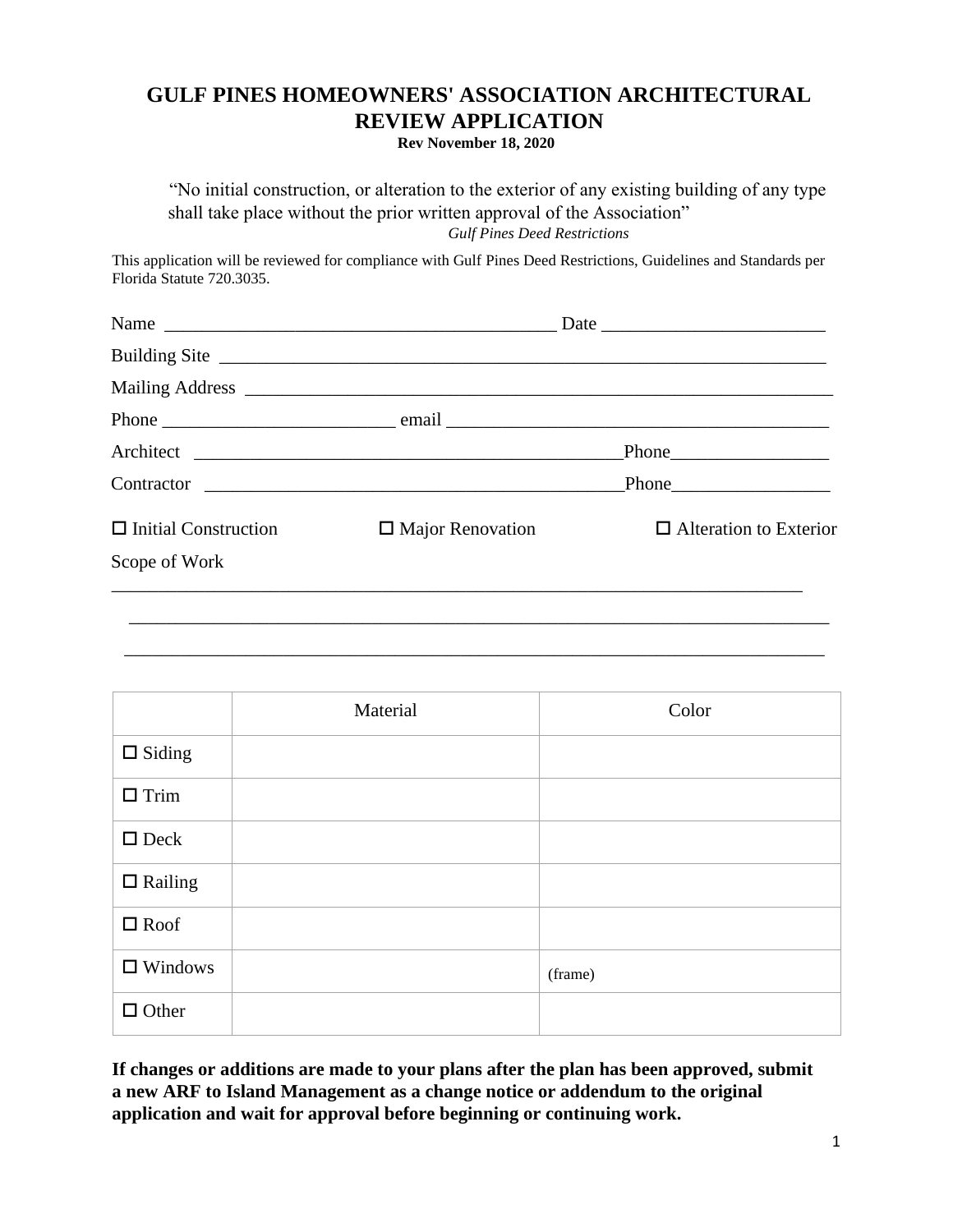Attach a copy of architectural plans, contractor proposal or other description of the renovation. Submit with this form to: Island Management, 711 Tarpon Bay Road, Sanibel, FL 33957, telephone 239 472 5020.

If a City of Sanibel building permit is required for external changes, always submit an Architectural Review Application.

## **Architectural Review Application Instructions**

**IMPORTANT.** Please read the Gulf Pines [Deed Restrictions](http://gulfpinessanibel.com/restrictions.cfm) (Section 2: Restrictions on Building and Section 3: Approval of Building Plans), and the Gulf Pines [Guidelines](http://www.gulfpinessanibel.com/docs/archforms/2/Gulf_Pines_Guidelines_20170317.pdf) and [Standards.](http://www.gulfpinessanibel.com/docs/archforms/3/Gulf_Pines_Standards_20170317.pdf) Your application will be reviewed for compliance with both the Deed Restrictions and the Guidelines and Standards per Florida Statute 720.3035. Also, refer to the Gulf Pines [Vision Statement](http://gulfpinessanibel.com/vision.cfm) to understand our community's commitment to living in harmony with nature and with each other.

## **A. FOR HOME IMPROVEMENTS TO EXTERIOR, including replacing roofs, decks, windows, exterior doors, or garage doors; repainting siding and trim; or any other exterior remodeling or additions to existing structures.**

Please include a description of your scope of work (a simple drawing may be required) and the changes to your building's appearance. Will these changes be visible to neighbors or passers-by?

If you choose a color other than pre-approved colors, please include the manufacturer and color name.

## **B. FOR ALL NEW STRUCTURES OR MAJOR REMODELING:**

Please submit the following design proposals:

- 1. Scaled architectural plans with graphic scale, including roof plan and elevations. Include heights of floors and roof.
- 2. All exterior materials, including roofing, gutters, fascia, siding, trim, lattice, posts, stairs, railings and doors (including garage doors), chosen from the pre-approved color list or a proposed alternative color.
- 3. Scaled site plan of property with north arrow; showing location of house and driveway; location, size and quantity of existing vegetation to remain and to be relocated, particularly that which screens the house from view; location and complete description of all proposed site improvements.
- 4. Any plans for grading and drainage systems, or any other structures proposed.
- 5. Dimensions and square footage of the following, as defined in the Gulf Pines Deed Restrictions:

a. living area, including screened porches covered by a roof which is an integral part of the roof line of the main dwelling

b. garage and/or carport

 $\overline{\phantom{a}}$ 

c. decks \_\_\_\_\_\_\_\_\_\_

Total